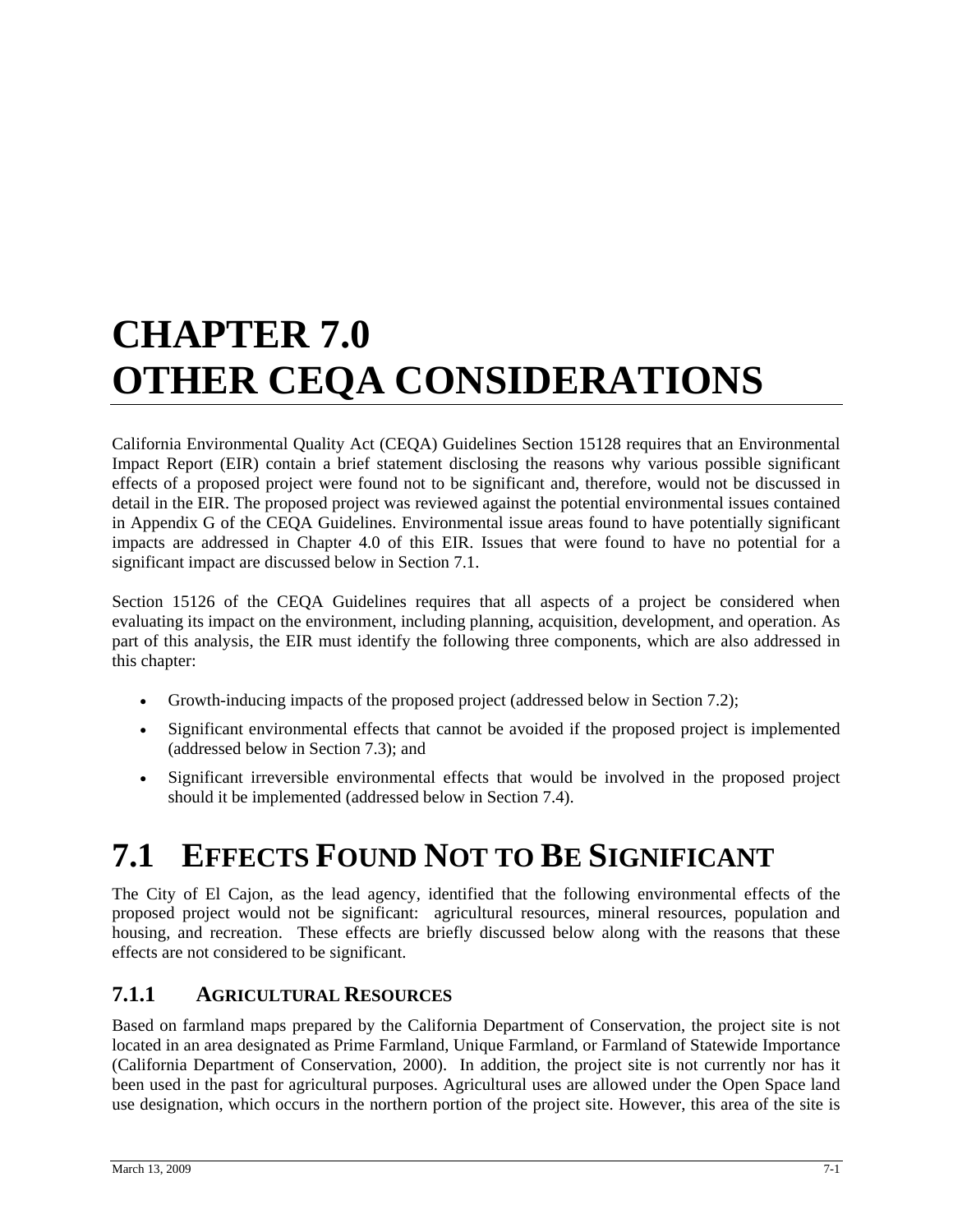relatively small and would not be conducive to agricultural uses. Much of the area in the northern portion of the site has been developed for use as an outdoor concrete storage area and the concrete-lined Forrester Creek channel. Therefore, the proposed project would not affect any past, present or future agricultural uses on the site and this issue is not addressed in the EIR.

#### **7.1.2 MINERAL RESOURCES**

The California Department of Mines and Geology does not identify the project site as an area with high potential for aggregate or mineral resources. Further, project implementation would not result in the loss of availability of a known or locally important mineral resource. No long-term impacts to mineral resources are anticipated from project implementation. Therefore, this topic is not evaluated in the EIR.

#### **7.1.3 POPULATION AND HOUSING**

The proposed project would not induce substantial population growth, or displace existing housing or persons, that would create a direct significant impact on the environment. Therefore, this issue is not evaluated in the EIR. The EIR addresses the project's potential impacts to public services, utilities, transportation/circulation, and other environmental topics that are indirectly related to population growth.

#### **7.1.4 RECREATION**

The proposed industrial project would not increase the use of existing neighborhood and regional parks or other recreational facilities such that a substantial physical deterioration would occur or be accelerated. In addition, the project does not include the construction or expansion of recreational facilities which would have an adverse physical effect on the environment. Therefore, the proposed project would not create a significant impact to recreational resources and this issue is not evaluated further in the EIR.

### **7.2 GROWTH INDUCEMENT**

As required by the CEQA Guidelines, an EIR must include a discussion of the ways in which the proposed project could directly or indirectly foster economic development or population growth, or the construction of additional housing and how that growth would, in turn, affect the surrounding environment (CEQA Guidelines Section 15126.2[d]). In general terms, a project may foster population growth in a geographic area if it meets any one of the criteria that are identified below.

- Removal of an impediment to growth (e.g., the establishment of an essential public service or the provision of new access to an area).
- Economic expansion or growth (e.g., construction of additional housing, changes in revenue base, employment expansion, etc.).
- Establishment of a precedent-setting action (e.g., an innovation, a change in zoning or general plan designation).
- Development or encroachment in an isolated or adjacent area of open space (being distinct from an "infill" type of project.

Should a project meet any one of these criteria, it can be considered growth inducing. According to CEQA Guidelines Section  $15126.2(d)$ , "it must not be assumed that growth in any area is necessarily beneficial, detrimental, or of little significance to the environment." An evaluation of the proposed project compared against these growth-inducing criteria is provided below.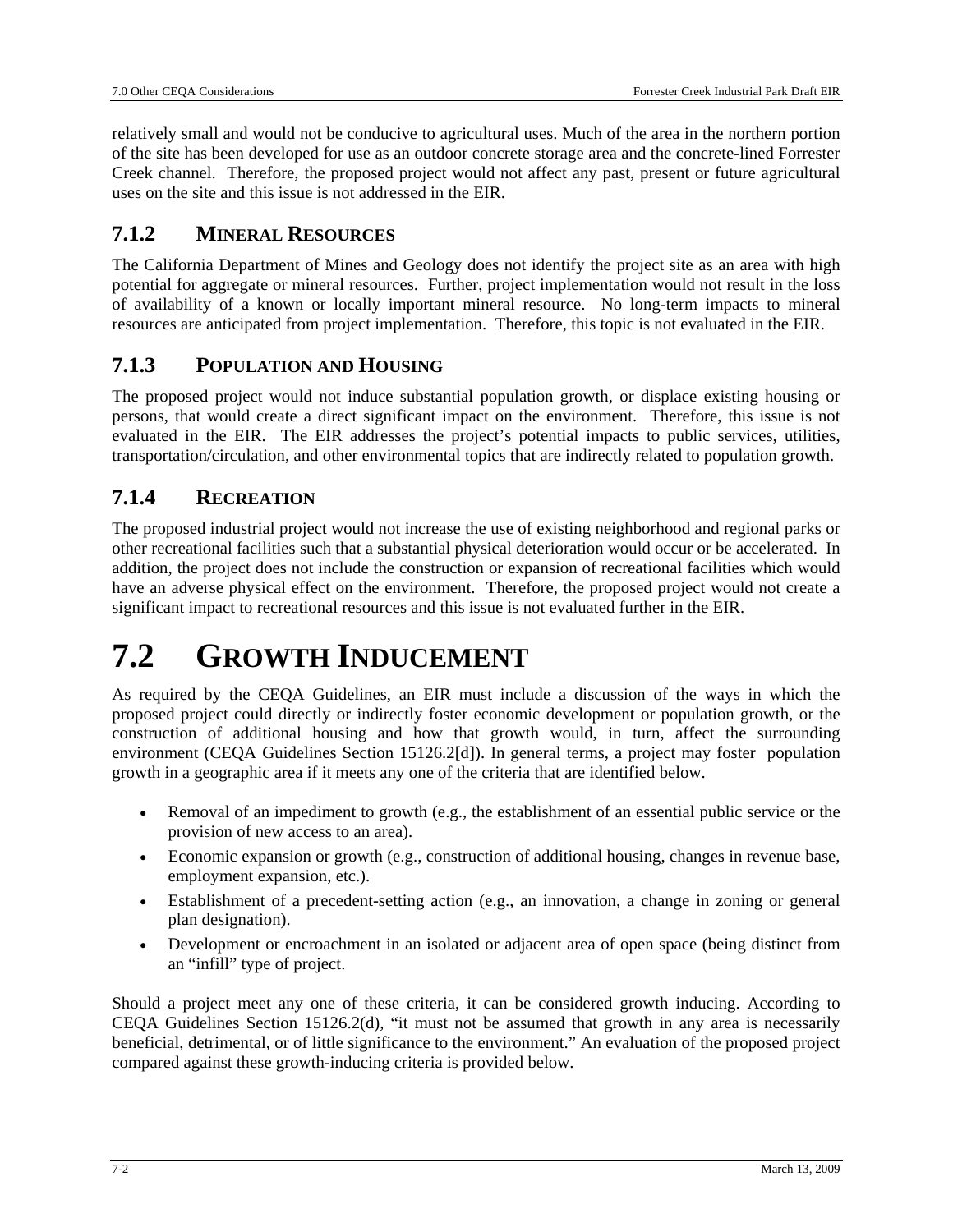#### **7.2.1 REMOVAL OF AN IMPEDIMENT TO GROWTH**

Growth in an area may result from the removal of physical impediments or restrictions to growth, as well as the removal of planning impediments resulting from land use plans and policies. In this context, physical growth impediments may include nonexistent or inadequate access to an area or the lack of essential public services (e.g., sewer service), while planning impediments may include restrictive zoning and/or general plan designations.

The project site is accessible through the existing street system in El Cajon and also located within the service area for all major utilities. Existing utilities infrastructure would be available to serve the project. The proposed project does include a General Plan Amendment and a rezone, however, the existing SDA-1 land use designation located on the majority of the project site allows for the development of industrial uses. Therefore, the proposed project would not be growth-inducing because it would not remove an impediment to growth.

#### **7.2.2 ECONOMIC GROWTH**

The proposed project involves an industrial park development consisting of 463,000 square feet of industrial space, combining manufacturing and warehouse uses on the 31.5-acre project site. The proposed project would generate some new jobs and additional economic activity in the City; however, based on the size of the project it is unlikely to have a substantial effect on the economic growth of El Cajon. Therefore, the proposed project would not be growth-inducing because it would not foster substantial economic expansion or growth.

#### **7.2.3 PRECEDENT-SETTING ACTION**

The proposed project would not involve a precedent-setting action because it would not remove obstacles to growth or encourage growth through the provision of new and essential public services or access opportunities. Nor would it result in urbanization of land in a remote location, resulting in "leapfrog" development. The proposed project site is located in an urbanized area that is served by an existing network of electricity, water, sewer, storm drain, communications, roadways, and other infrastructure sized to accommodate or allow existing and planned future growth. Therefore, the proposed project would not be growth inducing because it would not establish a precedent-setting action.

#### **7.2.4 DEVELOPMENT OF OR ENCROACHMENT INTO ISOLATED OR OPEN SPACE**

Development can be considered growth inducing when it requires the extension of urban infrastructure into isolated localities, which are presently devoid of such facilities. The proposed project is not located in an isolated area and is surrounded by existing residential, airport and industrial uses. As mentioned above, existing infrastructure exists in the project area. The northern portion of the proposed project is currently designated as Open Space in the City's General Plan. However, the proposed project would include a General Plan Amendment to change the land use designation to Industrial Park. The small size of the area currently designated as Open Space on the project site would not result in a substantial loss of an open space area. Therefore, the proposed project would not encroach into isolated or open space areas which would substantially induce growth.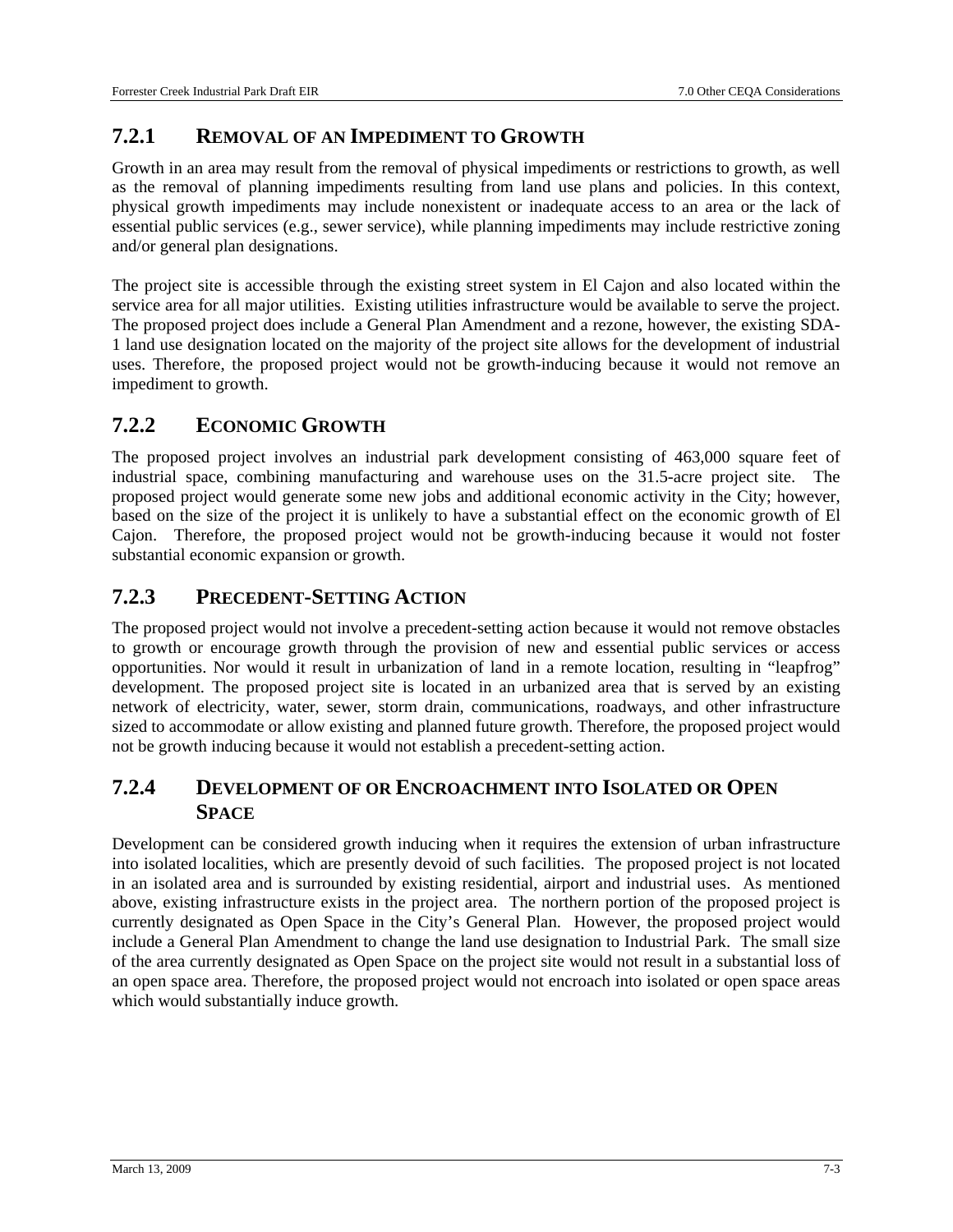## **7.3 SIGNIFICANT AND UNAVOIDABLE ENVIRONMENTAL IMPACTS**

Pursuant to Section 15126.2(b) of the CEQA Guidelines, this section identifies significant impacts that would not be avoided, even with the implementation of feasible mitigation measures. The final determination of significance of impacts and of the feasibility of mitigation measures will be made by the El Cajon City Council as part of their certification action for the EIR. Sections 4.1 through 4.13 and 5.0 of this EIR provide a comprehensive identification of the project's potentially significant adverse environmental effects and any necessary mitigation measures, as well as the level of significance both before and after mitigation. A summary of the environmental impacts and mitigation measures is contained in Executive Summary section of this EIR.

Potentially significant and unavoidable direct and cumulative environmental impacts associated with implementation of the proposed project were identified for air quality. All other direct and cumulative impacts identified for the proposed project would be mitigated to below a level of significance, as identified in Sections 4.1 through 4.13 and 5.0 of this EIR.

### **7.4 SIGNIFICANT IRREVERSIBLE ENVIRONMENTAL EFFECTS**

Section 15126.2(c) of the CEQA Guidelines requires a discussion of any significant irreversible environmental changes that would be caused by the proposed project. Specifically, Section 15126.2(c) states:

Uses of nonrenewable resources during the initial and continued phases of the project may be irreversible, since a large commitment of such resources makes removal or nonuse thereafter unlikely. Primary impacts and, particularly, secondary impacts (such as highway improvement which provides access to a previously inaccessible area) generally commit future generations to similar uses. Also, irreversible damage can result from environmental accidents associated with the project. Irretrievable commitments of resources should be evaluated to assure that such current consumption is justified.

Generally, a project would result in significant irreversible environmental changes if:

- The primary and secondary impacts would generally commit future generations to similar uses;
- The project would involve a large commitment of nonrenewable resources;
- The project involves uses in which irreversible damage would result from any potential environmental accidents associated with the project; or
- The proposed consumption of resources is not justified (e.g., the project involves the wasteful use of energy).

Development of the proposed project would result in the commitment of the project site to industrial uses. Restoration of the project site to pre-developed conditions would not be feasible given the degree of disturbance, the urbanization of the area, and the level of capital investment that would result from implementation of the proposed project.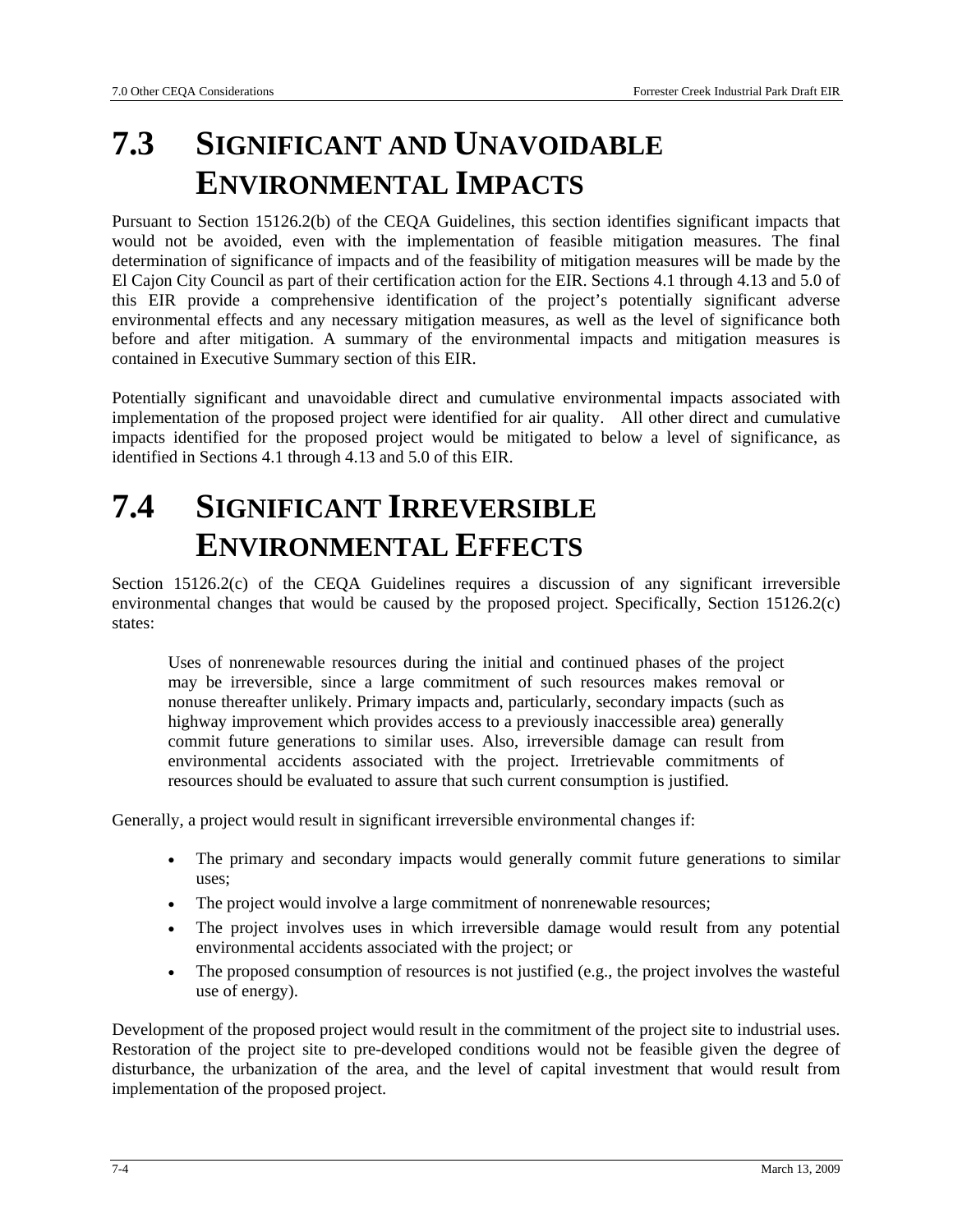Resources that would be permanently and continually consumed by implementation of the proposed project include water, electricity, natural gas, and fossil fuels; however, the amount and rate of consumption of these resources would not result in significant environmental impacts or the unnecessary, inefficient, or wasteful use of resources. The proposed project would develop the project site with industrial uses compatible with the Industrial Park land use designation identified in the General Plan. Nonetheless, construction activities related to the proposed project, though previously analyzed, would result in the irretrievable commitment of nonrenewable energy resources, primarily in the form of fossil fuels (including fuel oil), natural gas, and gasoline for automobiles and construction equipment.

With respect to operational activities of the Forrester Creek Industrial Park project, compliance with all applicable building codes, as well as EIR mitigation measures, would ensure that all natural resources are conserved to the maximum extent practicable. It is also possible that new technologies or systems would emerge, or would become more cost-effective or user-friendly, to further reduce the project reliance upon nonrenewable energy resources.

The CEQA Guidelines also require a discussion of the potential for irreversible environmental damage caused by an accident associated with the proposed project. Development of the proposed project site with industrial land uses consistent with the Industrial Park land use designation identified in the General Plan could involve the use, transport, storage, or disposal of hazardous wastes. However, these hazardous wastes, such as chemicals, fuels, cleaners, paints, and fertilizers would be used and disposed of in accordance with applicable regulations and laws. Therefore, the potential for the proposed project to cause significant irreversible environmental damage from an accident or upset of hazardous materials would be less than significant.